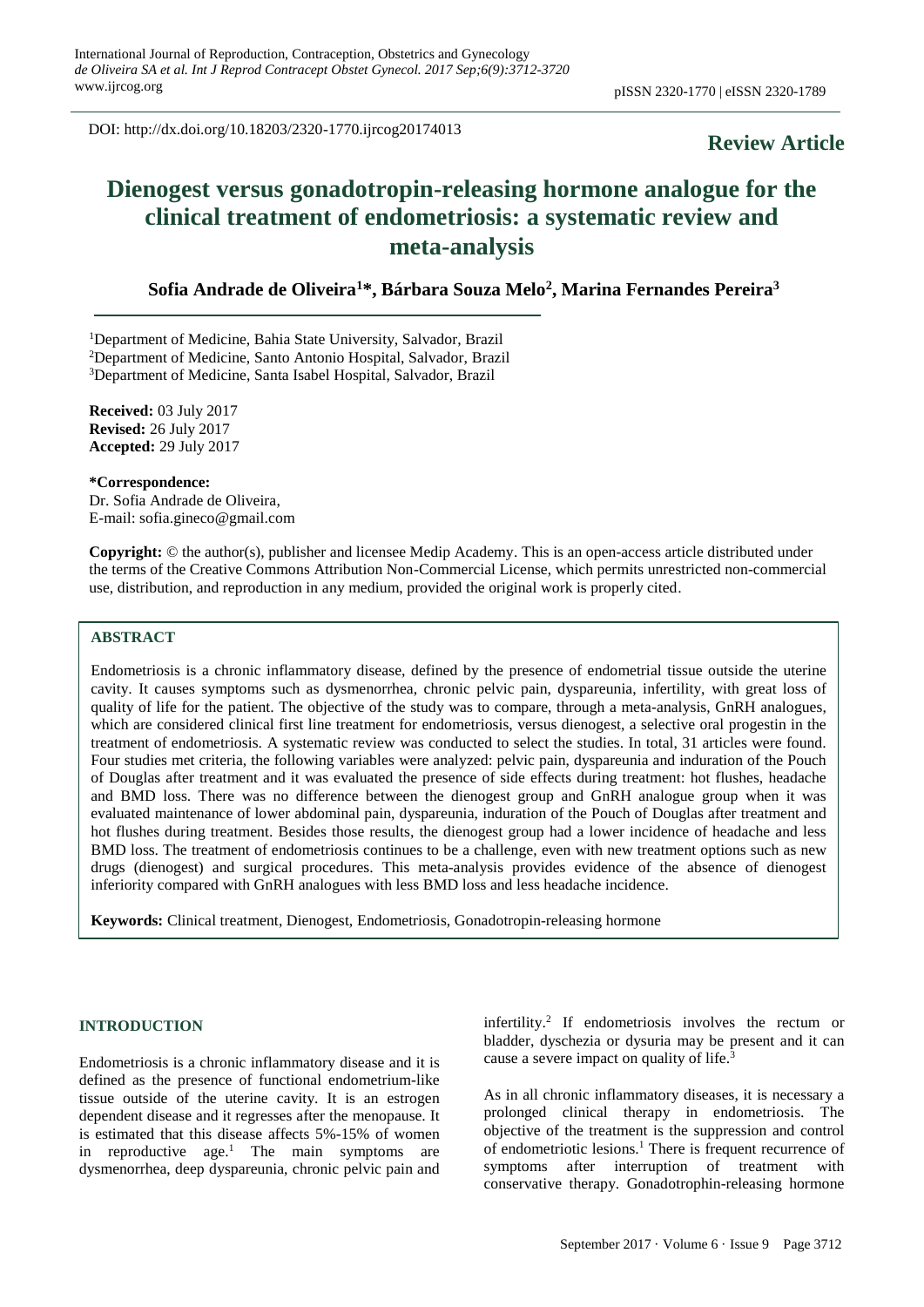analogues (GnRH-a), progestins or combined oral contraceptives (COCs) are the most frequently used hormonal treatment.<sup>3</sup> Although effective, most of these options are associated with side-effects, which may affect compliance and preclude long-term use. 3

GnRH-a, like buserelin, leuprolide acetate and triptorelin, are currently the most widely used medical therapies for endometriosis. <sup>2</sup> They decrease the production of gonadotropins and they suppress ovulation, so they induce a pharmacological menopause. <sup>1</sup> Therefore, long term use of GnRH-a is associated with hypo-estrogenic side effects: irregular menstrual period, hot flushes, vaginal burning, decreased libido and decreased bone mineral density. <sup>4</sup> Consequently, the use of GnRH-a is limited to a maximum of 6 months. 2

Dienogest (DNG) is a fourth-generation selective progestin that exhibit high selectivity for binding to progesterone receptors. It has a potent oral progestational activity and little androgenic, estrogenic, glucocorticoid or mineralocorticoid activity and minimal impact on metabolic parameters. It reduces endometriotic lesions by creating a local progestogenic environment, suppressing the systemic estrogen level moderately.<sup>3</sup>

DNG has both anovulatory and antiproliferative effect.<sup>1</sup> It suppresses the proliferation and the secretion of IL-8 from endometriotic stromal cells. DNG is frequently associated with irregular uterine bleeding, that is a common adverse effect of progestins, however the incidence of adverse effects caused by hypo-estrogenic state was not so expressive. <sup>2</sup> This therapy may offer advantages in terms of safety and tolerability.<sup>3</sup>

The objective of this study is to compare, through a metaanalysis, the GnRH-a, that is considered the gold standard clinical treatment for endometriosis, with the DNG, a selective oral progestin, in the treatment of endometriosis.

## *Evidence acquisition*

To report the results of this meta-analysis, we utilized the Preferred Reporting Items for Systematic Reviews and Meta-Analysis (PRISMA) statement.<sup>5</sup> This systematic review is registered in the PROSPERO database under CRD42016050501.

#### *Search question*

In order to determine the focus of the systematic review, we establish the clinical question considering five components: the population that we will study, the intervention and comparators, outcomes and study design of which we will get the data.<sup>6</sup> Thus, our proposition for the systematic review was "to examine the efficacy of the DNG in the treatment of women with endometriosis compared to GnRH-a. We will use evidence from randomized controlled studies only."

Structured in the "PICOS" format: Population, Intervention, Comparator, Outcome, Study design; the question of the systematic review was to search the literature to answer.<sup>7</sup> (Table 1).

#### **Table 1: Selection criteria of included studies (PICOS).**

|                 | <b>Included</b>        | <b>Excluded</b> |  |  |  |  |
|-----------------|------------------------|-----------------|--|--|--|--|
|                 | Women with             |                 |  |  |  |  |
| Population      | endometriosis          |                 |  |  |  |  |
|                 | diagnosed              |                 |  |  |  |  |
| Intervention    | Dienogest as treatment |                 |  |  |  |  |
|                 | of endometriosis       |                 |  |  |  |  |
| Comparison      | GnRH-a as treatment    |                 |  |  |  |  |
|                 | of endometriosis       |                 |  |  |  |  |
|                 | Primary:               |                 |  |  |  |  |
|                 | Incidence of headache  |                 |  |  |  |  |
| <b>Outcomes</b> | Incidence of hot       |                 |  |  |  |  |
| (during         | flushes                |                 |  |  |  |  |
| treatment)      | Bone mineral density   |                 |  |  |  |  |
|                 | loss                   |                 |  |  |  |  |
|                 | Secondary:             |                 |  |  |  |  |
|                 | None                   |                 |  |  |  |  |
|                 | Primary:               |                 |  |  |  |  |
|                 | Incidence of lower     |                 |  |  |  |  |
|                 | abdominal pain         |                 |  |  |  |  |
| Outcomes        | Incidence of           |                 |  |  |  |  |
| (after          | dyspareunia            |                 |  |  |  |  |
| treatment)      | Incidence of           |                 |  |  |  |  |
|                 | induration of the      |                 |  |  |  |  |
|                 | pouch of Douglas       |                 |  |  |  |  |
|                 | Secondary              |                 |  |  |  |  |
|                 | None                   |                 |  |  |  |  |
|                 |                        | Systematic      |  |  |  |  |
|                 |                        | reviews and     |  |  |  |  |
|                 |                        | meta-           |  |  |  |  |
|                 |                        | analysis,       |  |  |  |  |
|                 |                        | quasi-          |  |  |  |  |
| Study type      | Randomized studies     | randomized,     |  |  |  |  |
|                 |                        | $non-$          |  |  |  |  |
|                 |                        | randomized,     |  |  |  |  |
|                 |                        | retrospective   |  |  |  |  |
|                 |                        | or case-        |  |  |  |  |
|                 |                        | control         |  |  |  |  |
|                 |                        | studies         |  |  |  |  |

• **P:** Women with endometriosis diagnosed

- **I**: Dienogest
- **C**: GnRH-a
- **O**: Efficacy
- **S**: Randomized Studies

#### *Eligibility criteria*

*For an article to be selected for review, it should*

• Include women with endometriosis diagnosed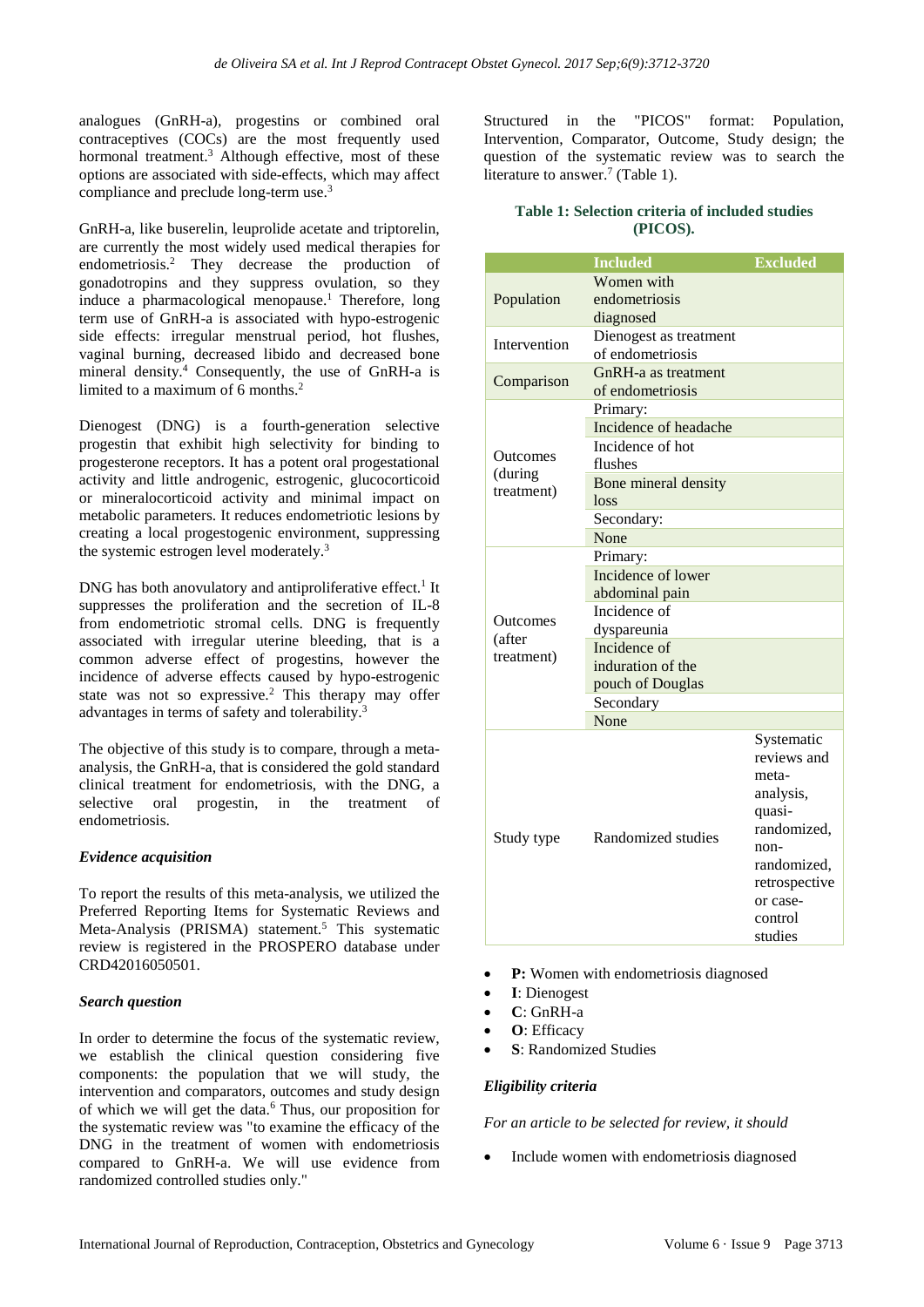- Compare the efficacy of GnRH-a versus the GnRH-a in the treatment of endometriosis
- Be a prospective, controlled, randomized study
- To be published in a peer-reviewed journal.<sup>8</sup>

The study was excluded if

- It was published in the form of abstracts, letters to the editor and comments or "grey literature"
- It was with secondary outcomes (meta-analysis) or systematic reviews
- If there were any other drug involved in the comparison beyond dienogest and GnRH-a.

#### *Search strategy*

An electronic search was performed using the MEDLINE, PubMed in September 2016. We restricted the search to articles published in English. The search combined relevant terms and MeSH (Medical Subject Headings of the National Library of Medicine) descriptors related to "Buserelin" OR "Goserelin" OR "Leuprorelin" OR "Nafarelin" OR "Triptorelin" OR "Gonadotropin-Releasing Hormone" AND "dienogest".

#### *Studies selection*

The selection of publications was carried out by two researchers (SAO, BSM) and independently. Initially, reviewers evaluated the title and abstract of all found studies, by the search strategy. Then, all the items that did not provide sufficient information regarding the criteria for inclusion and non-inclusion in the title and summary were evaluated in full. It was included in the metaanalysis only studies that met the inclusion criteria and did not satisfy the criteria for non-inclusion.

#### *Data collection process*

Two researchers (SAO, BSM), independently, extracted data using a standardized form and, again, any discrepancies were resolved by consensus.

They were extracted and combined data from all included studies that reported outcomes related to procedures and patients. These authors assessed the eligibility and quality of the studies and subsequently extracted data from the articles. The standardized form included a lot of different information, such as the study title, authors, journal where it was published, year of publication, sample size, design and duration of the study, the demographics of participants, and type of procedure.

#### *Data and outcomes*

Six questions about comparing dienogest versus GnRH-a treatment were prepared for this article, as follows:

- What is the best medication in the treatment of endometriosis?
- Which medication is better to treat the dyspareunia caused by the endometriosis?
- Which medication is better to treat the induration of the pouch of Douglas caused by endometrioses?
- Which medication is better to treat the lower abdominal pain caused by endometriosis?
- Which medication is better in terms of causing fewer side effects like headache and hot flushes?
- Which medication is better in terms of causing less BMD loss?

No other variable was evaluated by more than one of the articles, that is why only these variables (dyspareunia, induration of the pouch of Douglas, lower abdominal pain, headache, hot flushes and BMD loss) were used for analysis. The variable genital bleeding or spotting was not included because the methodology and analysis criteria of the articles were different, preventing a metaanalytic review.

## *Risk of bias assessment*

We followed the guidance suggested by the Cochrane Collaboration to assess the risk of bias from the included studies.<sup>9</sup>

We evaluated sequence generation, allocation concealment, blinding, and incomplete outcome data for each trial included in the review. A low risk of bias was considered when a judgment of "yes" for all domains was obtained, whereas a high risk of bias was considered when a judgment of "no" for one or more domains was obtained. The quality assessment of the included trials is shown in Table 2.

#### *Analysis*

To carry out the meta-analysis, it was used the Cochrane Collaboration's Review Manager software (RevMan 5.3; <http://tech.cochrane.org/revman>).

| <b>Study</b>             | Sequence generation | <b>Allocation concealed</b> | <b>Blinding</b> | Incomplete outcome data |
|--------------------------|---------------------|-----------------------------|-----------------|-------------------------|
| Harada <sup>10</sup>     | Yes                 | Yes                         | Yes             | Yes                     |
| Cosson <sup>11</sup>     | Yes                 | Yes                         | No              | Yes                     |
| Strowitzki <sup>12</sup> | Yes                 | Yes                         | N <sub>0</sub>  | Yes                     |
| Takaesu <sup>13</sup>    | Yes                 | Yes                         | No              | Yes                     |

## **Table 2: Quality assessment of included trials.**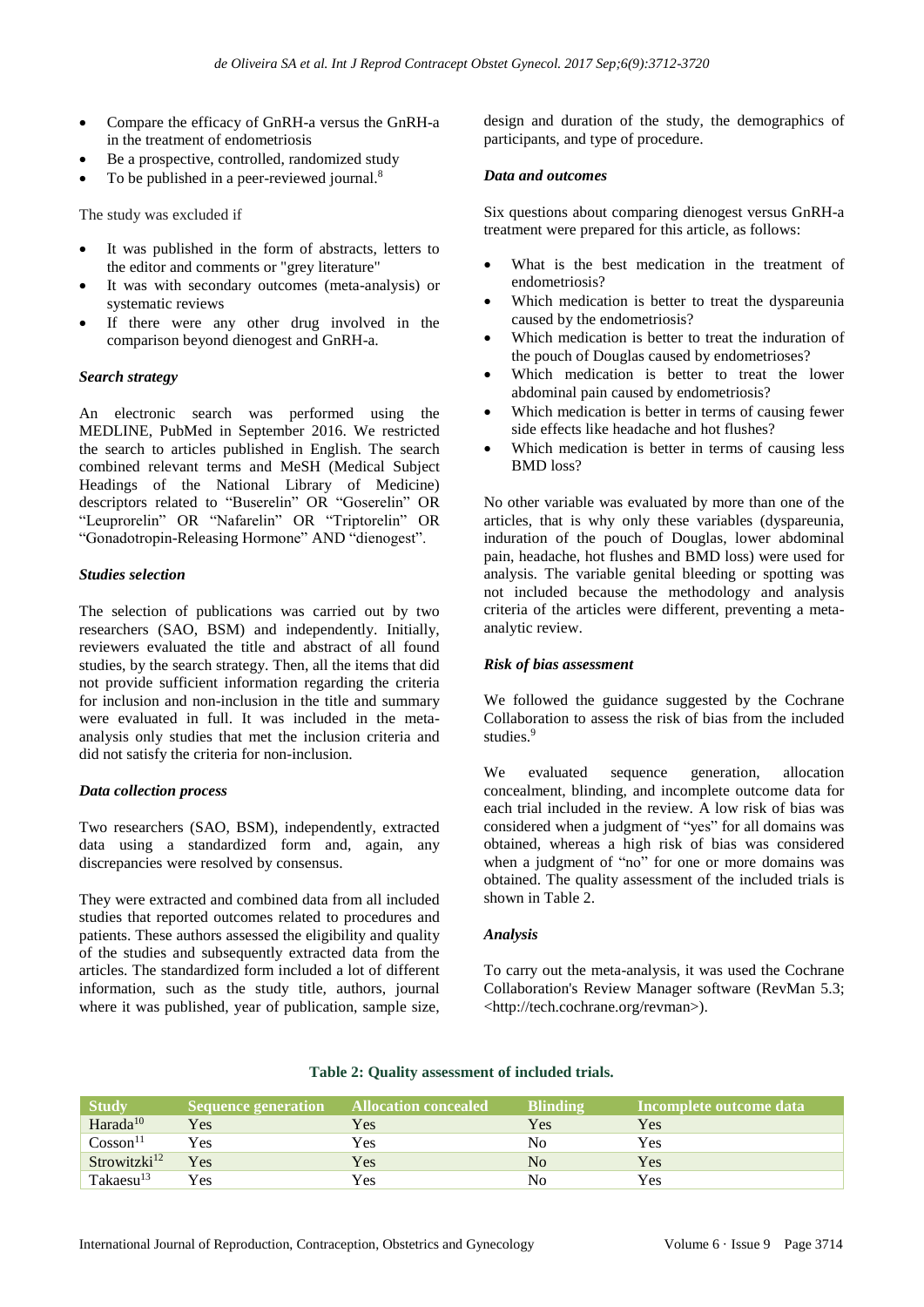The Q value of the statistical test was the Cochran Q (Chi  $\lambda$ 2=4.00, p=0.14), indicating no evidence of heterogeneity between studies. From the  $I^2$  statistical of Higgins and Thompson the observed value was  $I^2 = 50\%$ , indicating moderate heterogeneity. Taking this into account, a fixed effect model through the Mantel-Haenszel method (M-H) was considered.<sup>14-17</sup> A systematic literature search was performed to identify randomized studies comparing Dienogest against GnRHa in endometriosis. It was done, on 08.14.2016, a search of publications in PubMed using keywords including: "Buserelin" OR "Goserelin" OR "Leuprorelin" OR "Nafarelin" OR "Triptorelin" OR "Gonadotropin-Releasing Hormone" and "dienogest". In total, it was found 31 articles. All articles were read and the randomized articles about endometriosis were selected for the meta-analysis. There were, in total, 6 randomized articles however, two were excluded because one of them was about GnRH-a and dienogest plus estradiol valerate and the other one was excluded because it has the same database of another more updated that was used for the meta-analysis. It was not found nonrandomized prospective articles about this comparison. As a result, four trials were qualified for inclusion in the metaanalysis.10-13

## *Description of the included studies*

Overall, the four included studies accounted for 753 patients (376 in dienogest group and 377 in the GnRH analogue group). We summarized and tabulated the extracted data from the included studies (Attachment 1). Two studies (Takaesu, 2016 and Cosson, 2002) administered the medications and followed the patients after laparoscopic surgery. The other studies (Harada, 2009 and Strowitzki, 2012) did not performed surgery during the period of investigation. Because there was divergence in the methodology of articles was chosen to separate the articles into two metanalysis: Takaesu, 2016 and Cosson, 2002; Harada, 2009 and Strowitzki, 2012.

#### *Evidence synthesis outcomes lower abdominal pain*

That evaluated the maintenance of lower abdominal pain after treatment. It was possible to analyze only the articles Harada et al., 2009 and Strowitzki et al., 2012, because among other two articles, just Cosson et al., 2002, studied this variable and we could not make the meta-analytic review with only one article. When comparing the two treatments, there was no statistically significant difference between the groups (RR=1.04; 95% CI: 0.92, 1.18; I2=0%; p=0.52), (Figure 1).

|                                                                                                            | Experimental |     | Control |     |  | <b>Risk Ratio</b>                           | <b>Risk Ratio</b> |
|------------------------------------------------------------------------------------------------------------|--------------|-----|---------|-----|--|---------------------------------------------|-------------------|
| Study or Subgroup                                                                                          | Events       |     |         |     |  | Total Events Total Weight IV, Fixed, 95% CI | IV, Fixed, 95% CI |
| Harada 2009                                                                                                | 106          | 137 | 99      | 134 |  | 84.5% 1.05 [0.91, 1.20]                     |                   |
| Strowitzki 2012                                                                                            | 44           | 109 | 48      | 120 |  | 15.5% 1.01 [0.74, 1.38]                     |                   |
| Total (95% CI)                                                                                             |              | 246 |         |     |  | 254 100.0% 1.04 [0.92, 1.18]                |                   |
| Total events                                                                                               | 150.         |     | 147     |     |  |                                             |                   |
| Heterogeneity: Chi <sup>2</sup> = 0.04, df = 1 (P = 0.83); $P = 0\%$                                       |              |     |         |     |  |                                             |                   |
| N 85<br>0.7<br>Test for overall effect: $Z = 0.64$ (P = 0.52)<br>Favours [Dinogest] Favours [GnRH Agonist] |              |     |         |     |  |                                             |                   |

**Figure 1: Forest-plot for the incidence of lower abdominal pain after treatment.**

## *Dyspareunia*

All studies (Cosson et al., 2002; Takaesu et al., 2016; Harada et al., 2009; Strowitzki et al., 2012) evaluated the maintenance of dyspareunia after treatment. When comparing the two treatments, there was no statistically significant difference between the groups. 1) Studies with laparoscopic surgery: RR= 0.94; 95% CI: 0.74, 1.20;  $I2=5\%$ ; p=0.63); 2) Studies without surgery: RR= 0.97; 95% CI: 0.77, 1.23; I2=0%; p=0.83); (Figure 2).

|                                                                 |                            | Experimental<br>Control |                               |              |                             | <b>Risk Ratio</b>   | <b>Risk Ratio</b><br>IV, Fixed, 95% CI          |  |  |
|-----------------------------------------------------------------|----------------------------|-------------------------|-------------------------------|--------------|-----------------------------|---------------------|-------------------------------------------------|--|--|
| <b>Study or Subgroup</b>                                        | Events                     | Total                   |                               | Events Total | IV, Fixed, 95% CI<br>Weight |                     |                                                 |  |  |
| Harada 2009                                                     | 47                         | 137                     | 54                            | 134          | 60.3%                       | $0.85$ [0.62, 1.16] |                                                 |  |  |
| Strowitzki 2012                                                 | 36                         | 109                     | 36                            | 120          | 39.7%                       | 1.10 [0.75, 1.61]   |                                                 |  |  |
| Total (95% CI)                                                  |                            | 246                     |                               | 254          | 100.0%                      | $0.94$ [0.74, 1.20] |                                                 |  |  |
| Total events                                                    | 83                         |                         | 90                            |              |                             |                     |                                                 |  |  |
| Heterogeneity: $ChP = 1.05$ , $df = 1$ ( $P = 0.31$ ); $P = 5%$ |                            |                         |                               |              |                             |                     | 0.85<br>0.7<br>∍                                |  |  |
| Test for overall effect: $Z = 0.48$ (P = 0.63)                  |                            |                         |                               |              |                             |                     | -5<br>Favours (Dinogest) Favours (GnRH Agonist) |  |  |
|                                                                 |                            |                         |                               |              |                             |                     |                                                 |  |  |
|                                                                 |                            |                         |                               |              |                             | <b>Risk Ratio</b>   | <b>Risk Ratio</b>                               |  |  |
| <b>Study or Subgroup</b>                                        | <b>Dienogest</b><br>Events | Total                   | <b>GnRH Agonist</b><br>Events | Total        | Weight                      | IV, Fixed, 95% CI   | IV, Fixed, 95% CI                               |  |  |
| Cosson 2002                                                     | 49                         | 74                      | 45                            | 68           | 95.2%                       | 1.00 [0.79, 1.27]   |                                                 |  |  |
| Takaesu 2016                                                    |                            | 16                      | 6                             | 14           | 4.8%                        | 0.58 [0.21, 1.65]   |                                                 |  |  |
| <b>Total (95% CB)</b>                                           |                            | 90                      |                               | 82           | 100.0%                      | 0.97 [0.77, 1.23]   |                                                 |  |  |
| Total events                                                    | 53                         |                         | 51                            |              |                             |                     |                                                 |  |  |
| Heterogeneity: Chiff = 0.98, df = 1 (P = 0.32); if = 0%         |                            |                         |                               |              |                             |                     | 0.2<br>0.5                                      |  |  |

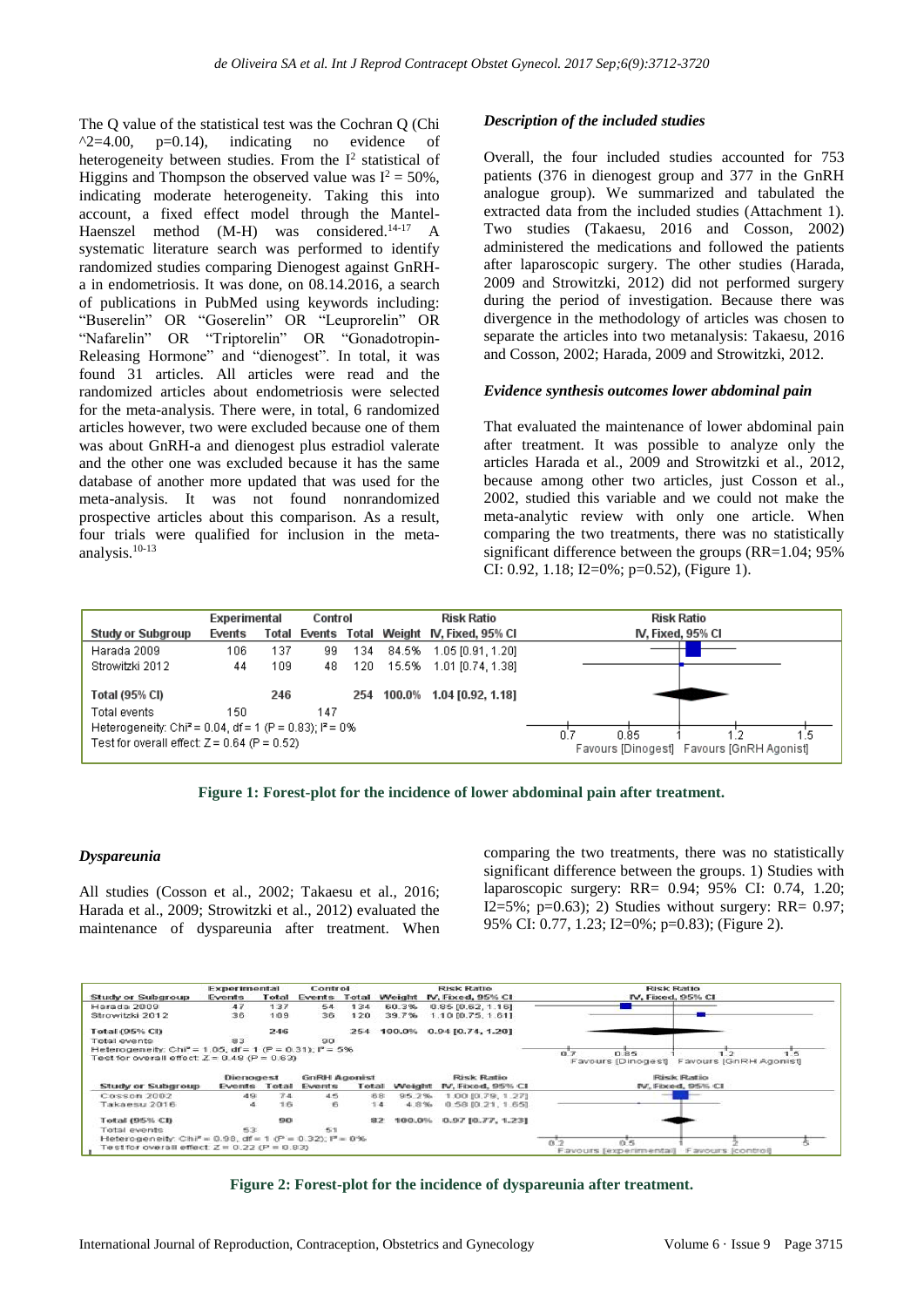## *Induration of the pouch of douglas*

There were two studies (Harada et al., 2009; Strowitzki et al., 2012) that evaluated the maintenance of induration of the Pouch of Douglas after treatment.

When comparing the two treatments, there was no statistically significant difference between the groups (RR=0.96; 95% CI: 0.86, 1.08; I2=0%; p=0.52), (Figure 3).







**Figure 4: Forest-plot for the incidence of hot flushes during treatment.**

## *Hot flushes*

It evaluated the presence of hot flushes as side effect during treatment. It was possible to analyze only the articles Harada et al., 2009 and Strowitzki et al., 2012, because among other two articles, just Takaesu et al., 2016, studied this variable and we could not make the meta-analytic review with only one article.

When comparing the two treatments, there was no statistically significant difference between the groups (RR=0.29; 95% CI: 0.02, 3.97; I2=73%; p=0.35), (Figure 4).

#### *Headache*

It evaluated the presence of headache as side effect during treatment. It was possible to analyze only the articles Harada et al., 2009 and Strowitzki et al., 2012, because among other two articles, just Takaesu et al., 2016 studied this variable and we could not make the meta-analytic review with only one article. When comparing the two treatments, there was a statistically significant difference between the groups (RR=0.70; 95% CI: 0.51, 0.97; I2=0%; p=0.03), (Figure 5). The GnRH-a group had a higher incidence of headache.



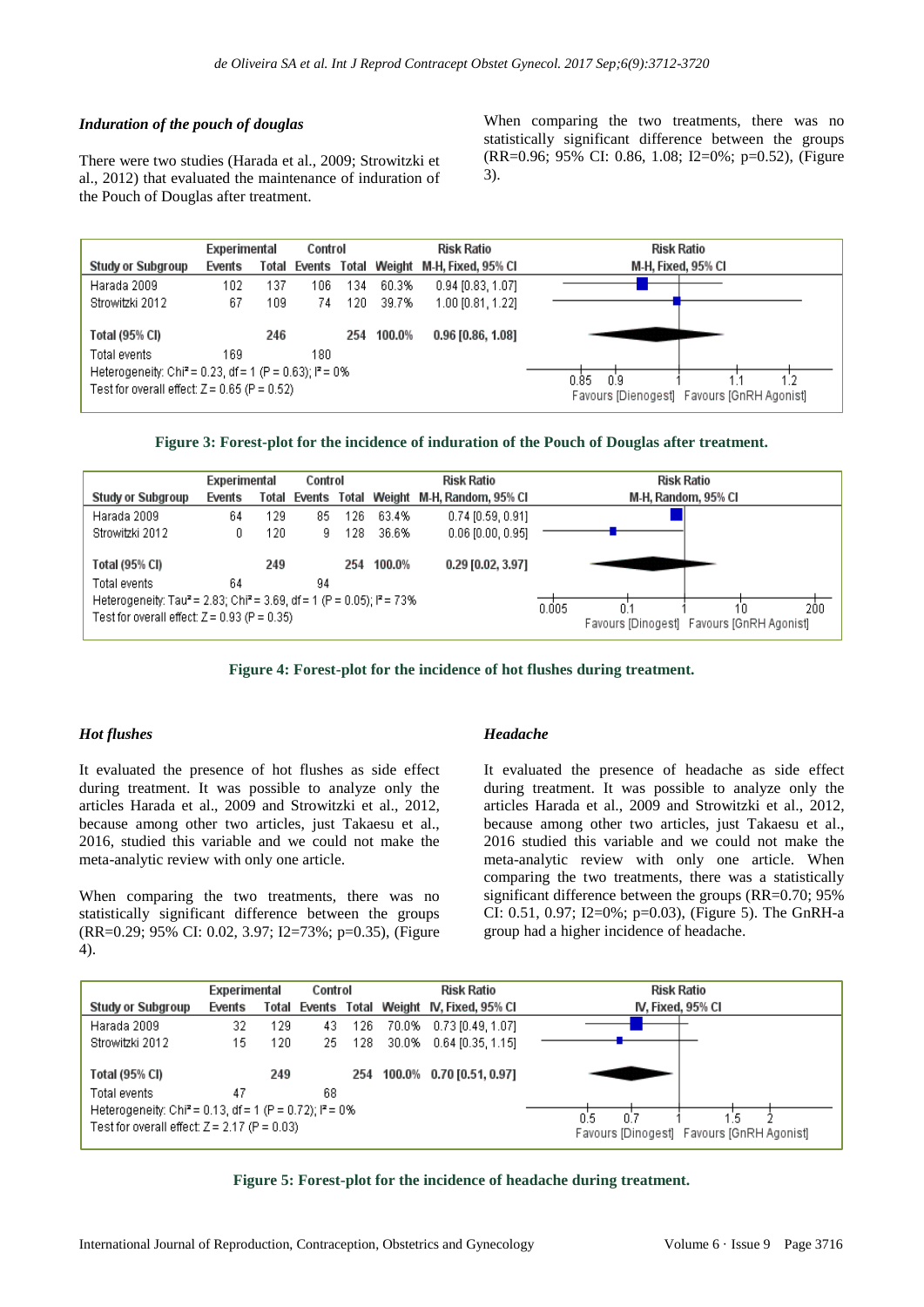## *Bone mineral density*

There were two studies (Harada et al., 2009; Strowitzki et al., 2012) that evaluated the bone mineral density (BMD) after treatment. When comparing the two treatments, there was a statistically significant difference between the groups (RR=2.77; 95% CI: 0.16, 5.39; I2=80%; p=0.02). Treatment with dienogest resulted in less BMD loss than obtained with GnRH-a (Figure 6).



**Fig 6. Forest-plot for the percentage change in the BMD.**

## **DISCUSSION**

In this study, we demonstrated evidences of the noninferiority of dienogest in comparison with gonadotropinreleasing hormone analogues at treatment of endometriosis. There was no difference between the dienogest group and GnRH-a group when it was evaluated maintenance of lower abdominal pain, dyspareunia, induration of the Pouch of Douglas after treatment and hot flushes during treatment. Besides those results, the dienogest group had a lower incidence of headache and less BMD loss.

In 1998, a study with rats was done to evaluate the activity of dienogest in endometrium tissue and it concluded that dienogest is a potent agent for endometriosis with a direct inhibitory action on the proliferation of ectopic endometrial tissue and that it normalizes the peritoneal environment, restores NK activity, and suppresses bone mineral loss, all actions which are clearly lacking in the case of danazol and buserelin.<sup>18</sup>

A multi-center, prospective, randomized study performed in Italy, evaluated the efficacy of dienogest plus estradiol valerate and gonadotrophin-releasing hormone analogue in reducing recurrence of pain in patients with chronic pelvic pain due to endometriosis after laparoscopic surgery. At results, visual analogue scale (VAS) data did not show significant differences in any of the follow-up visits between the two groups  $(p=0.417)$ . At the 9-month follow up, a questionnaire to investigate quality of life was administered, and its results showed a considerable increase of scores for all women compared with before surgery, demonstrating an improvement in the quality of life and an equal health-related satisfaction with both

treatments. <sup>3</sup> Other study has shown that dienogest 2mg/day is an effective therapy for endometriosis, superior to placebo. <sup>19</sup> Petraglia et al made a multicenter, randomized study performed in Germany, Italy and Ukraine to evaluate efficacy and safety of dienogest as a long-term treatment in endometriosis, with follow-up after treatment discontinuation.<sup>19</sup> It was an open-label extension study for up to 53 weeks after a 12-week placebo-controlled study of dienogest, at 2mg once daily. Thereafter a patient subgroup was evaluated in a 24-week follow-up after treatment discontinuation. The mean (VAS) score at baseline of the extension study was 34.08 mm (standard deviation (SD)  $\pm 21.60$  mm) in the total population. The mean VAS score progressively and significantly decreased to 11.52 ( $\pm$ 11.26) mm at the end of the extension study in the total population. The mean VAS score was significantly reduced by  $43.2 \ (\pm 21.7) \text{ mm}$ over the total treatment period of 65 weeks (i.e., the placebo-controlled plus extension study;  $P < 0.001$ ). During the treatment-free follow-up, the mean VAS score increased slightly from the end of the extension study to 16.29 (±14.08) mm at week 12 and 14.56 (±9.55) mm at week 24.

Strowitzki et al made the evaluation of the reduction in mean VAS over 24 weeks of treatment.<sup>12</sup> The absolute reduction in mean VAS was 47.5±28.8 mm with dienogest (DNG) and 46.0±24.8 mm with leuprolide acetate (LA), representing a treatment difference of 1.5 mm in favor of dienogest. It was concluded that dienogest showed non-inferiority to leuprolide acetate for relief of endometriosis-related pelvic pain. According to Biberoglu and Behrman score, total pelvic symptoms at screening were severe in 21% and 10% of women in the DNG and LA groups, respectively, and were moderate in approximately another two-thirds (DNG, 59%; LA, 61%).<sup>20</sup> Following 24 weeks of treatment, no women had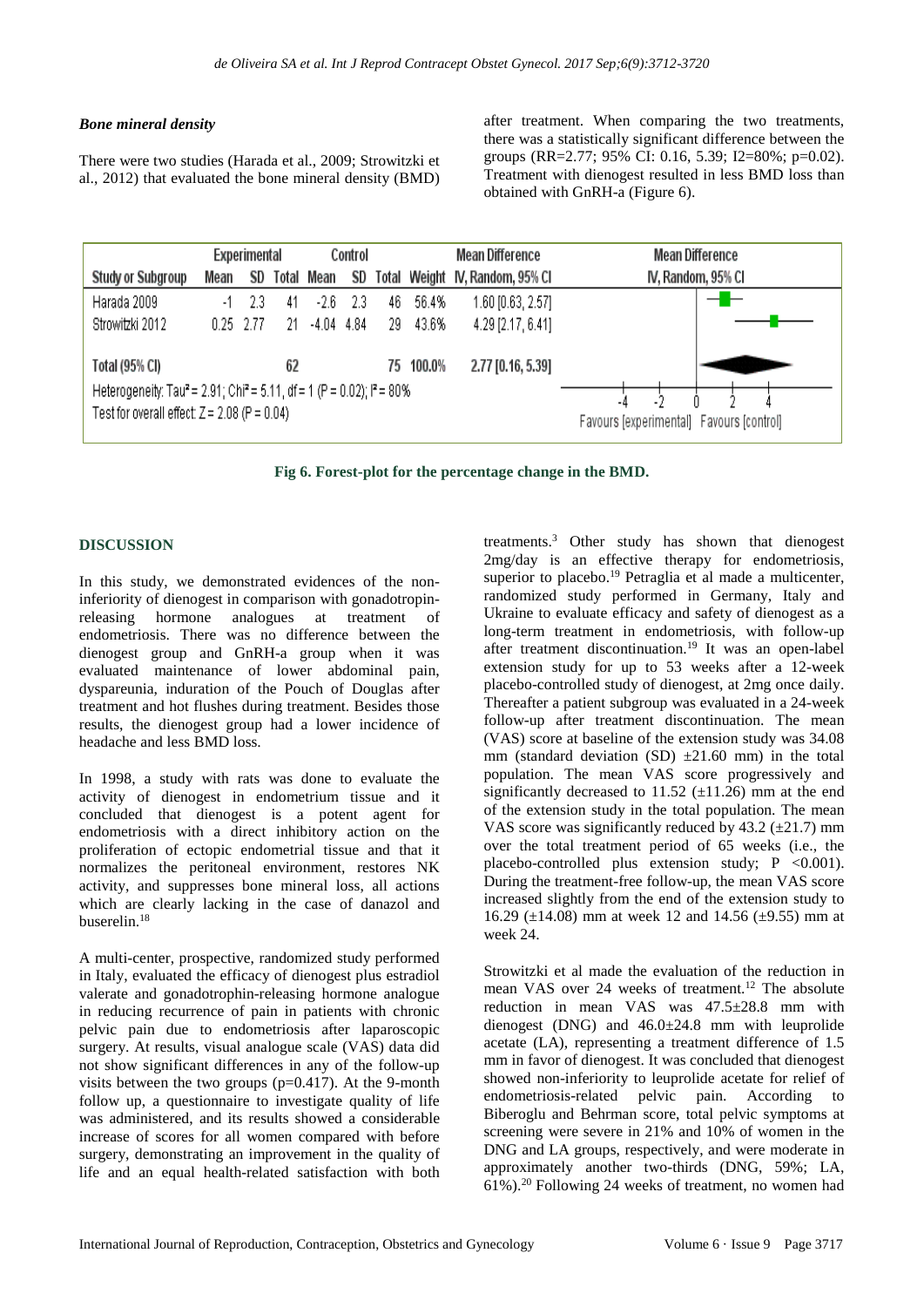severe symptoms and only 5% had moderate symptoms in both groups. About dysmenorrhea, the proportion of women free from this symptom at study end was 82% in the DNG group and 90% in the LA group. No women in either group reported severe dysmenorrhea at study end. About physical and mental health, mean Short-Form-36 Health Survey (SF-36) scores for total physical and mental health at baseline were 42.4 and 41.6, respectively, in the DNG group and 43.9 and 44.9, respectively, in the LA group. At the end of treatment, quality of life showed more pronounced absolute improvements in the DNG group than in the LA group, including both the physical health (DNG, 10.2 points; LA, 7.0 points) and the mental health (DNG, 3.3 points; LA, 1.9 points) summary scale scores. Compared with LA, DNG was also associated with greater relative improvements in specific SF-36 scale categories. In particular, DNG produced greater improvements in the categories "physical functioning" (DNG, 18.0%; LA, 6.8%), "role-physical" (DNG, 75.7%; LA, 33.6%), "vitality" (DNG, 28.3%; LA, 12.3%), and "social functioning" (DNG, 21.4%; LA, 8.7%). Laboratory safety parameters showed clinically relevant changes only at the substantial decreases in serum estradiol levels associated with LA, whereas DNG was associated with relatively stable levels.

Other hypoestrogenic effects such as: vaginal dryness, decreased libido and sleep disorder, were also reported more frequently by women treated with GnRH analogs than those treated with dienogest.<sup>12</sup>

In the literature, the average duration of treatment with GnRH-a is 6 months. The current trend is to use them for no more than 3 to 4 months, as they have harmful effects on bone metabolism. This side effect causes a limitation on the use of GnRH-a to treat this chronic disease leading the patient to multiple surgery indications to pain control. <sup>11</sup> Dienogest is a drug that can change this situation because the BMD loss with dienogest is more discreet.

# **CONCLUSION**

The dienogest group had a lower incidence of headache (RR=0.70; 95% CI: 0.51, 0.97; I <sup>2</sup>=0%; p=0.03) and less BMD loss (RR=2.77; 95% CI: 0.16, 5.39; I <sup>2</sup>=80%;  $p=0.02$ ). There was no statistically significant difference about the maintenance of lower abdominal pain and dyspareunia (with laparoscopy or not): (RR=1.04; 95% CI: 0.92, 1.18;  $I^2=0\%$ ; p=0.52), (RR= 0.94; 95% CI: 0.74, 1.20; I <sup>2</sup>=5%; p=0.63) and (RR= 0.97; 95% CI: 0.77, 1.23;  $I^2=0\%$ ; p=0.83), respectively. There was also no statistically significant difference about the presence of hot flushes as side effect during treatments (RR=0.29; 95% CI: 0.02, 3.97; I<sup>2</sup>=73%; p=0.35).

*Funding: No funding sources Conflict of interest: None declared* *Ethical approval: The study was approved by the Institutional Ethics Committee*

## **REFERENCES**

- 1. Andres MP, Lopes LA, Baracat EC, Podgaec S. Dienogest in the treatment of endometriosis: Systematic review. Arch Gynecol Obstet. 2015;292:523-9.
- 2. Kitawaki J, Kusuki I, Yamanaka K, Suganuma I. Maintenance therapy with Dienogest following gonadotropin-releasing hormone agonist treatment for endometriosis-associated pelvic pain. Eur J Obstet Gynecol Reprod Biol. 2011;157:212-6.
- 3. Granese R, Perino A, Calagna G, Saitta S, De Franciscis P, Colacurci N et al. Gonadotrophinreleasing hormone analogue or dienogest plus estradiol valerate to prevent pain recurrence after laparoscopic surgery for endometriosis: a multicenter randomized trial. Acta Obstet Gynecol Scand. 2015;94(6):637-45.
- 4. Takenaka, M. Exploratory study of pre-surgical medications with Dienogest or Leuprorelin in laparoscopic cystectomy of endometrial cysts. J Obstet Gynaecol Res. 2015:41(8);1234-9.
- 5. Moher D, Liberati A, Tetzlaff J, Altman DG. Preferred reporting items for systematic reviews and meta-analyses: the PRISMA statement. BMJ. 2009;339:332-9.
- 6. Methley AM, Campbell S, Chew-Graham C, McNally R, Cheraghi-Sohi S. PICO, PICOS and SPIDER: a comparison study of specificity and sensitivity in three search tools for qualitative systematic reviews. BMC Health Serv Res. 2014;14:579.
- 7. Howick J. Oxford Centre for Evidence-based Medicine - Levels of Evidence; 2009. Available in: http://www.cebm.net/oxford-centre-evidence-basedmedicine-levels-evidence-march-2009/.
- 8. Higgins JPT, Green S. Cochrane Handbook for Systematic Reviews of Interventions Version 5.1.0. The Cochrane Collaboration, 2011. Available in: www.cochrane-handbook.org.
- 9. Higgins JPT, Thompson SG, Deeks JJ, Altman DJ. Measuring inconsistency in meta-analyses. BMJ. 2003;327(7414):557-60.
- 10. Harada T, Momoeda M, Taketani Y, Aso T, Fukunaga S, Hagino H, et al. Dienogest is as effective as intranasal buserelin acetate for the relief of pain symptoms associated with endometriosis - a randomized, double-blind, multicenter, controlled trial. Fertil Steril. 2009;91(3):675-81.
- 11. Cosson M, Querleu D, Donnez J, Madelenat J, Koninckx P, Audebert A, et al. Dienogest is as effective as triptorelin in the treatment of endometriosis after laparoscopic surgery: results of a prospective, multicenter, randomized study. Fertil Steril. 2002;77(4):684-92.
- 12. Strowitzki T, Marr J, Gerlinger C, Faustmann T, Seitz C. Detailed analysis of a randomized,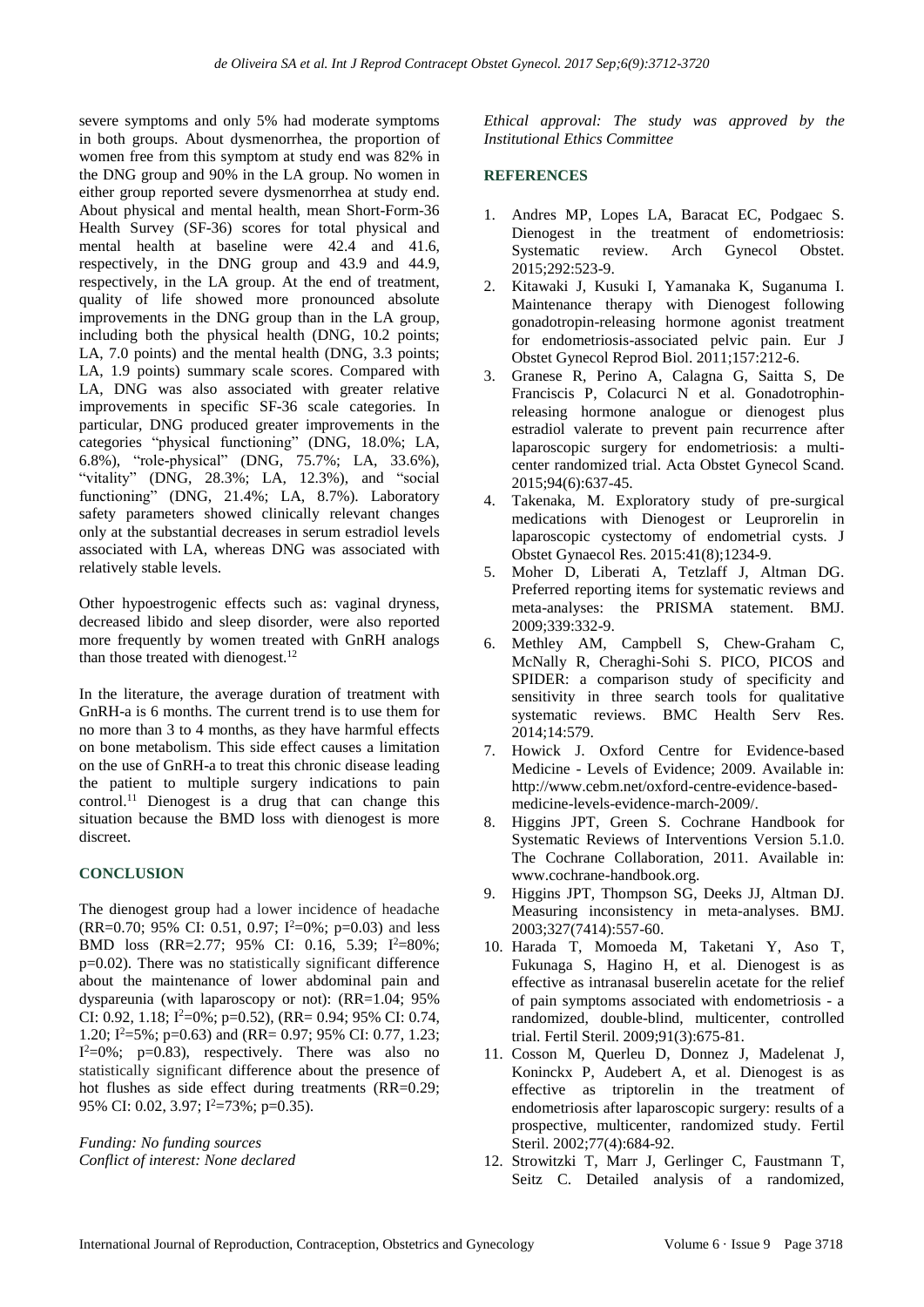multicenter, comparative trial of dienogest versus leuprolide acetate in endometriosis. Int J Gynecol Obstet. 2012;117:228-33.

- 13. Takaesu Y, Nishi H, Kojima J, Sasaki T, Nagamitsu Y, Kato R, et al. Dienogest compared with gonadotropin-releasing hormone agonist after conservative surgery for endometriosis J Obstet Gynaecol Res. 2016;42(9):1152-8.
- 14. Borenstein M, Hedges LV, Higgins J, Rothstein HR. Introduction to Meta-Analysis, 1st Edition. Chichester, UK: John Wiley and Sons; 2009:391- 403.
- 15. Der Simonian R, Laird N. Meta-analysis in clinical trials. Controlled Clinical Trials. 1986:7(3);177-88.
- 16. Higgins JP, Thompson SG. Quantifying heterogeneity in a meta-analysis. Statistics in Medic. 2002:21(11);1539-58.
- 17. Sutton AJ, Abrams KR, Jones DR, Jones DR, Sheldon TA, Song F. Methods for meta-analysis in medical research. 1st Edition. Leicester, UK: John Wiley and Sons; 2000:37-56.
- 18. Katsuki Y, Takano Y, Futamura Y, Shibutani Y, Aoki D, Udagawa Y, et al. Effects of dienogest, a synthetic steroid, on experimental endometriosis in rats. Eur J Endocrinol. 1998;138:216-26.
- 19. Petraglia F, Hornung D, Seitz D, Faustmann T, Gerlinger C, Luisi S, et al. Reduced pelvic pain in women with endometriosis: efficacy of long-term Dienogest treatment. Arch Gynecol Obstet. 2012;285(1):167-73.
- 20. Biberoglu KO, Behrman SJ. Dosage aspects of danazol therapy in endometriosis: short term and long term effectiveness. Am J Obstet Gynecol. 1981;139:645.

**Cite this article as:** de Oliveira SA, Melo BS, Pereira MF. Dienogest versus gonadotropin-releasing hormone analogue for the clinical treatment of endometriosis: a systematic review and metaanalysis. Int J Reprod Contracept Obstet Gynecol 2017;6:3712-20.